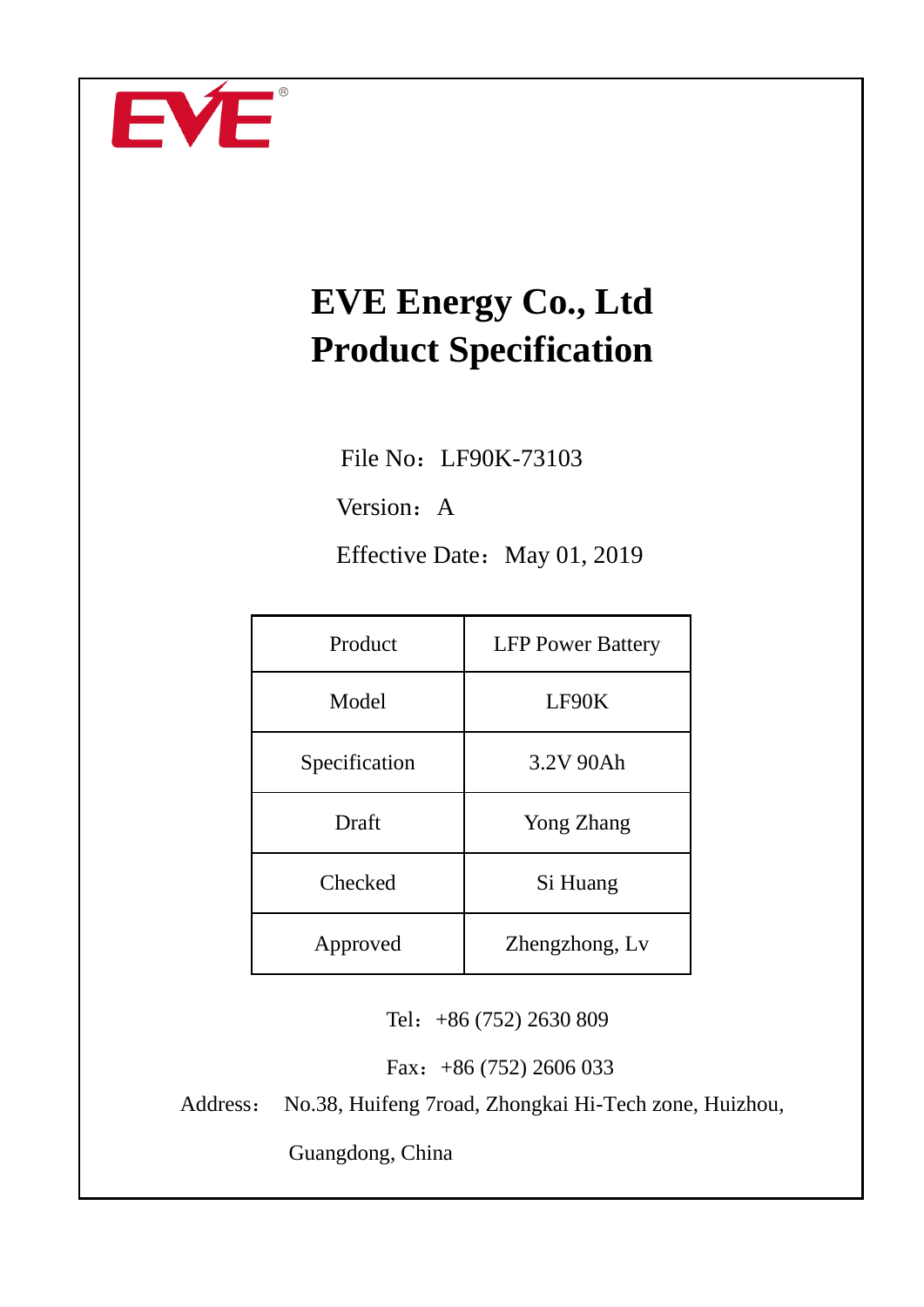

## **Contents**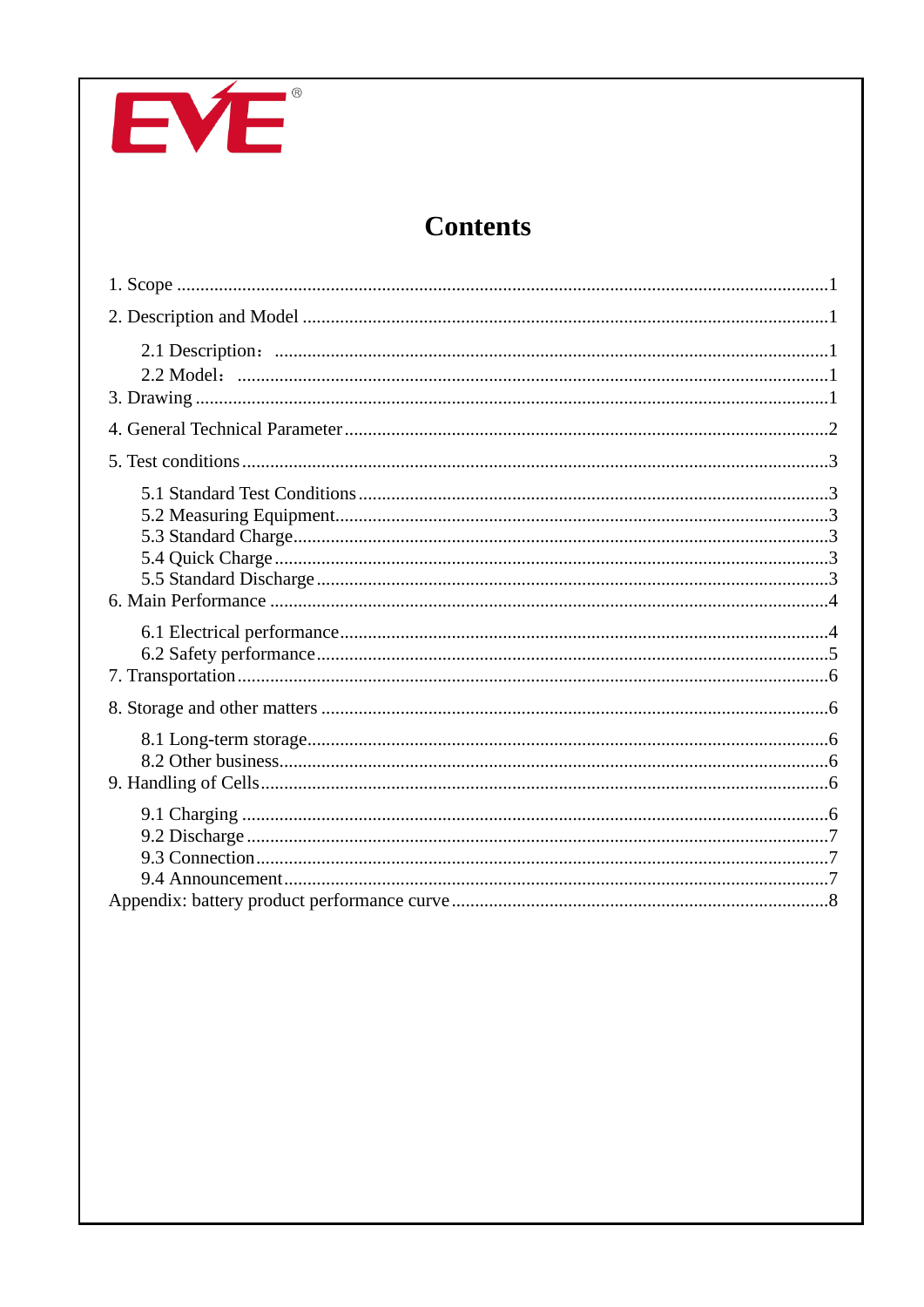| <b>History of specification</b> |              |  |  |  |  |
|---------------------------------|--------------|--|--|--|--|
| Contents                        | Remarks      |  |  |  |  |
| First issue                     | $\mathbf{A}$ |  |  |  |  |
|                                 |              |  |  |  |  |
|                                 |              |  |  |  |  |
|                                 |              |  |  |  |  |
|                                 |              |  |  |  |  |
|                                 |              |  |  |  |  |
|                                 |              |  |  |  |  |
|                                 |              |  |  |  |  |
|                                 |              |  |  |  |  |
|                                 |              |  |  |  |  |
|                                 |              |  |  |  |  |
|                                 |              |  |  |  |  |
|                                 |              |  |  |  |  |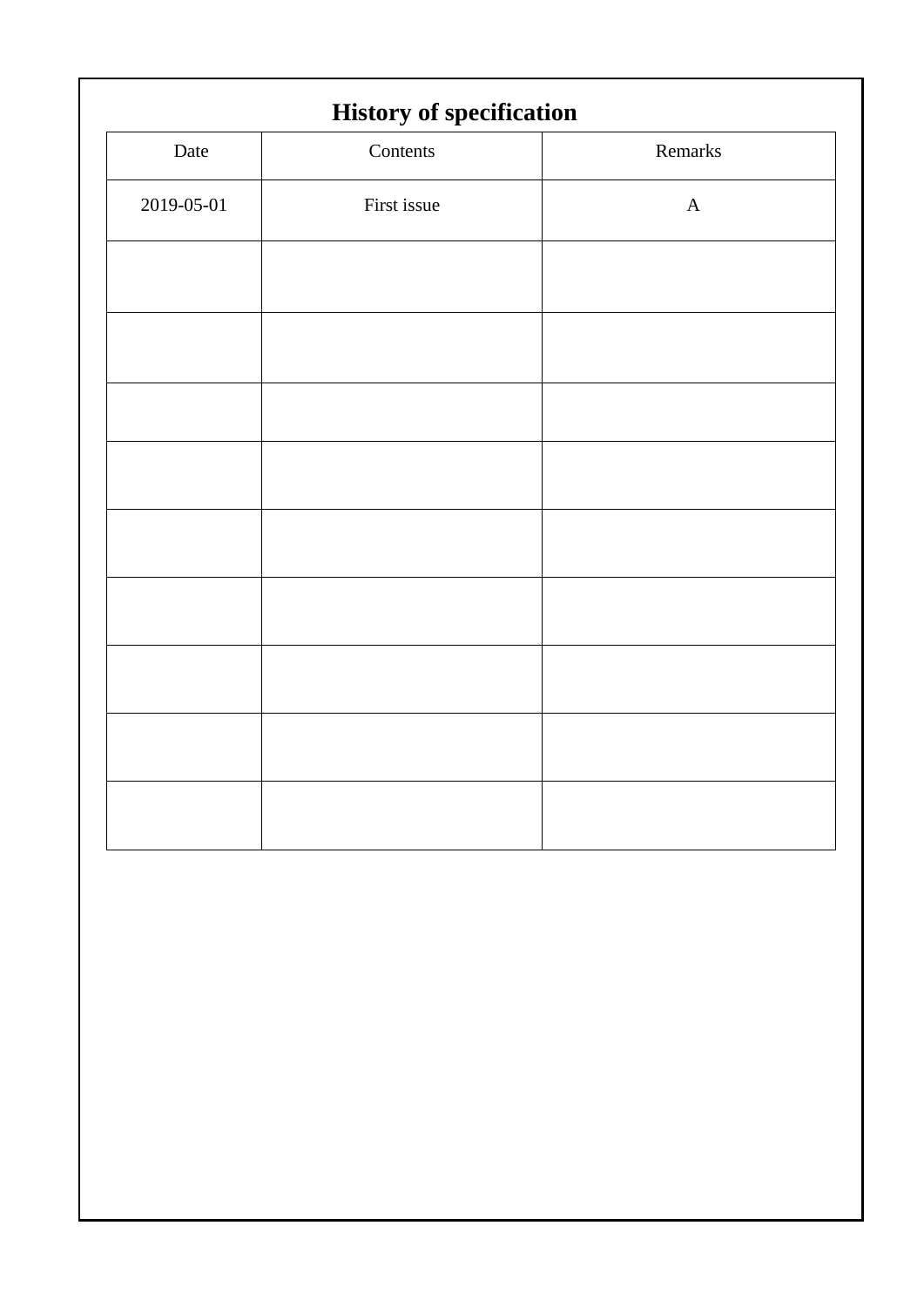| File Name | LF90K (3.2V 90Ah) Product<br>Specification | Version        | Α | Page | /11 |
|-----------|--------------------------------------------|----------------|---|------|-----|
| File No.  | LF90K-73103                                | Controlled No. |   |      |     |

### **1**. **Scope**

This specification is applied to Rechargeable LFP Power Battery with aluminum shell (3.2V 90Ah) manufactured by EVE Energy Co., Ltd., in which the description and model, main performance, test conditions and precautions of the product are included.

The product can be applied for Vehicle power supply, Storage system, etc.

### **2. Description and Model**

- **2.1 Description**:**LFP Li-ion Power Battery with aluminum shell.**
- **2.2 Model**:**LF90K**

### **3. Drawing**

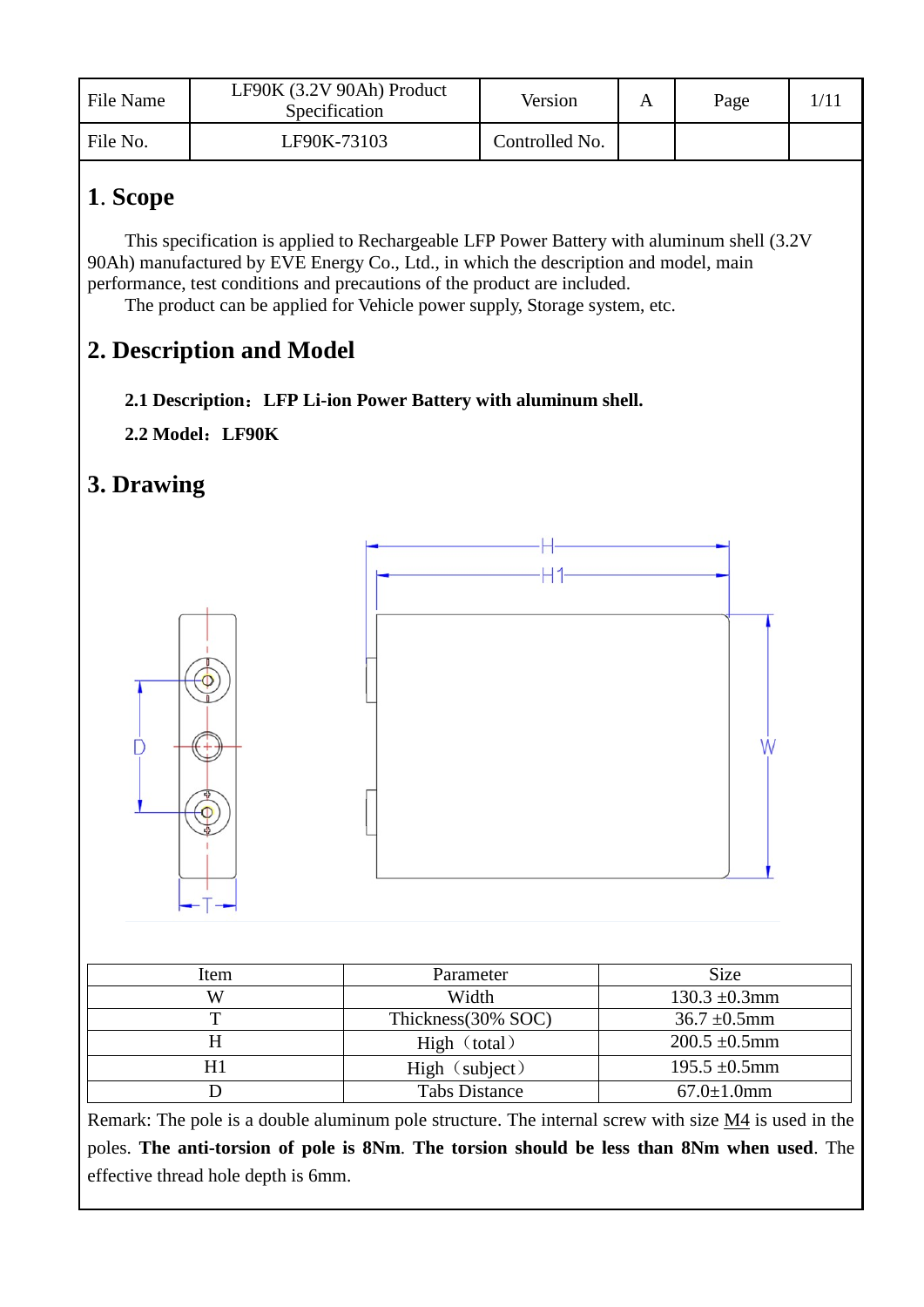| File Name | LF90K (3.2V 90Ah) Product<br>Specification | Version        | Page | 2/11 |
|-----------|--------------------------------------------|----------------|------|------|
| File No.  | LF90K-73103                                | Controlled No. |      |      |

# **4. General Technical Parameter**

| #              |                                | <b>Item</b>                    | <b>Parameter</b>                             | <b>Remark</b>                                                                          |                             |  |
|----------------|--------------------------------|--------------------------------|----------------------------------------------|----------------------------------------------------------------------------------------|-----------------------------|--|
| $\mathbf{1}$   |                                | <b>Typical Capacity</b>        | 91.5 Ah @ 1.0C<br>discharge                  | Discharge current 1.0C with 2.5V<br>cut off. $(25\pm2)$ °C                             |                             |  |
| $\overline{2}$ | Minimum Capacity               |                                |                                              |                                                                                        | 90.0 Ah @ 1.0C<br>discharge |  |
| 3              | <b>Typical Voltage</b>         |                                | 3.2V                                         | Under 0.5CA cc-discharge                                                               |                             |  |
| $\overline{4}$ |                                | <b>AC Impedance Resistance</b> | $\leq 0.5$ m $\Omega$                        |                                                                                        |                             |  |
| 5              | Charge<br>current              | Max Charge<br>Current          | 3C                                           | The maximum charge current of<br>the battery does not exceed 3C                        |                             |  |
|                | $(CC-CV$<br>$\mathcal{E}$      | Cut-off<br>Voltage             | 3.65V                                        | under $0^{\circ}$ C ~45 $^{\circ}$ C.                                                  |                             |  |
| 6              | Discharge                      | Max Discharge<br>Current       | 3C                                           | Preference value.                                                                      |                             |  |
|                |                                | Cut-off<br>Voltage             | 2.5V                                         |                                                                                        |                             |  |
|                | Charging                       | Standard                       | 1.0h                                         | 1.0C charge (time is reference)                                                        |                             |  |
| $\overline{7}$ | time                           | Quick-charge                   | 0.33h                                        | 3C charge (time is reference)                                                          |                             |  |
| 8              |                                | <b>Recommend SOC Window</b>    | SOC: 10%~90%                                 |                                                                                        |                             |  |
| 9              |                                | <b>Charging Temperature</b>    | $0^\circ$ C~55 $\circ$ C                     | See the appendix for details.                                                          |                             |  |
| 10             | <b>Discharging Temperature</b> |                                | $-20^{\circ}\text{C}$ ~55 $^{\circ}\text{C}$ | Battery can work at specified<br>temperature range with capacity<br>loss in tolerance. |                             |  |
| 11             | Storage<br>One month<br>Temper |                                | $-20^{\circ}$ C ~45 $^{\circ}$ C             |                                                                                        |                             |  |
|                | ature                          | One year                       | 0°C~35°C                                     |                                                                                        |                             |  |
| 12             |                                | <b>Storage Humidity</b>        | $<$ 70%                                      |                                                                                        |                             |  |
| 13             |                                | Weight                         | $1970 \pm 100g$                              |                                                                                        |                             |  |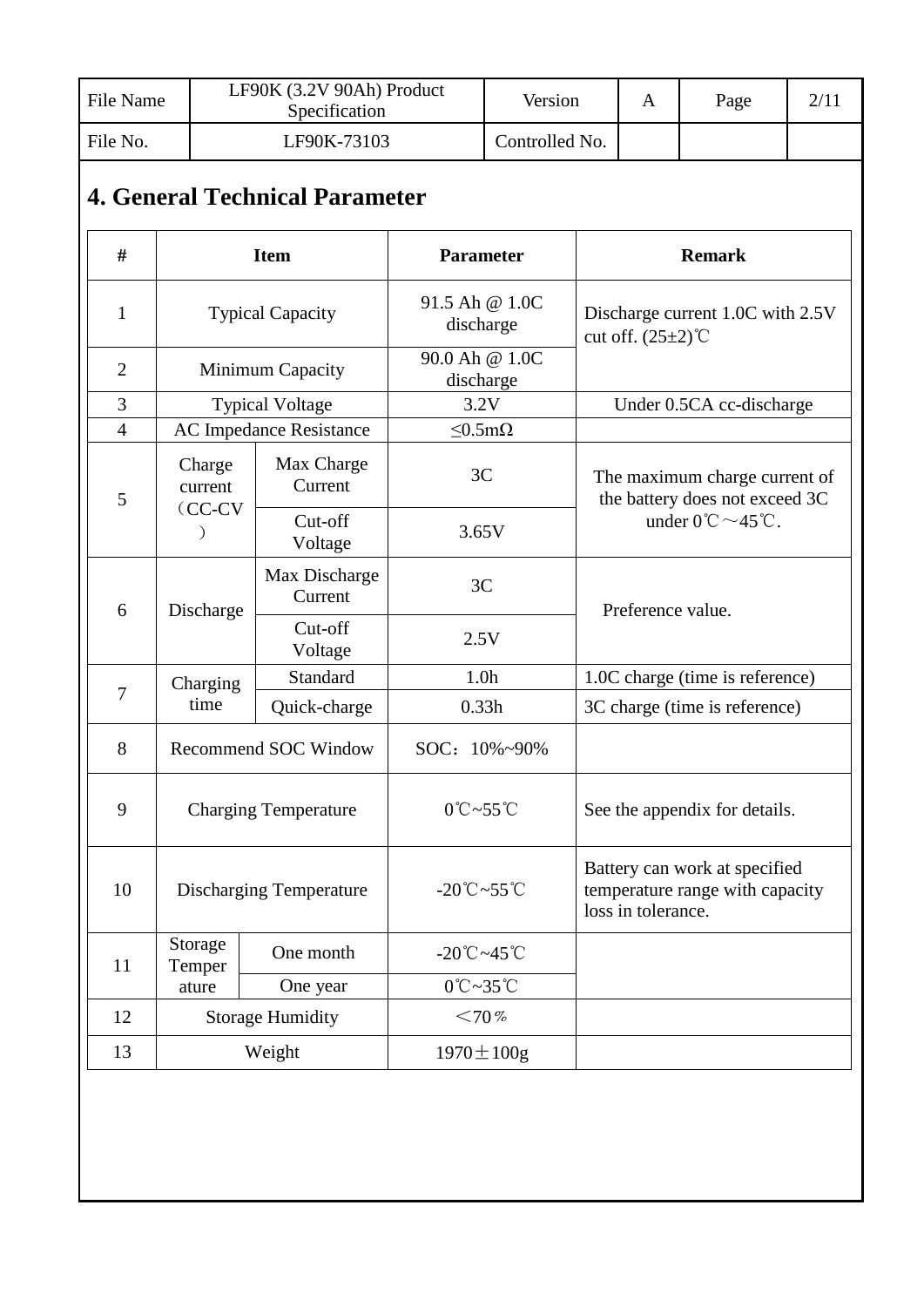| File Name | LF90K (3.2V 90Ah) Product<br>Specification | Version        | Page | 3/11 |
|-----------|--------------------------------------------|----------------|------|------|
| File No.  | LF90K-73103                                | Controlled No. |      |      |

### **5. Test conditions**

### **5.1 Standard Test Conditions**

Test should be conducted with new batteries within one month after shipment from our factory and the cells shall not be cycled more than five times before the test. Unless otherwise defined, test stated in this specification should be conducted at temperature of  $25\pm2^{\circ}$ C, humidity 45~85% and Test should be performed under standard atmospheric conditions with 86KPa~106KPa pressure.

### **5.2 Measuring Equipment**

All equipment and equipment (including test equipment and instruments for monitoring and monitoring test parameters) shall be tested or met according to the relevant national verification procedures or relevant standards and shall be valid for the period of validity. All test instruments, equipment should have sufficient accuracy and stability, the accuracy should be higher than the measured accuracy of an order of magnitude or error is less than one-third of the allowable error of the measured parameters.

#### **5.3 Standard Charge**

The standard charge means charging the cell with charge current 1.0CA and constant voltage 3.65V at (25±2)℃, 0.05C cutoff.

#### **5.4 Standard Discharge**

The standard discharge means discharging the cell with discharge current 1.0CA and cutoff voltage 2.5V at (25±2) ℃. If required, the battery can be discharged at 1.0CA constant current to a cutoff voltage of 2.5V.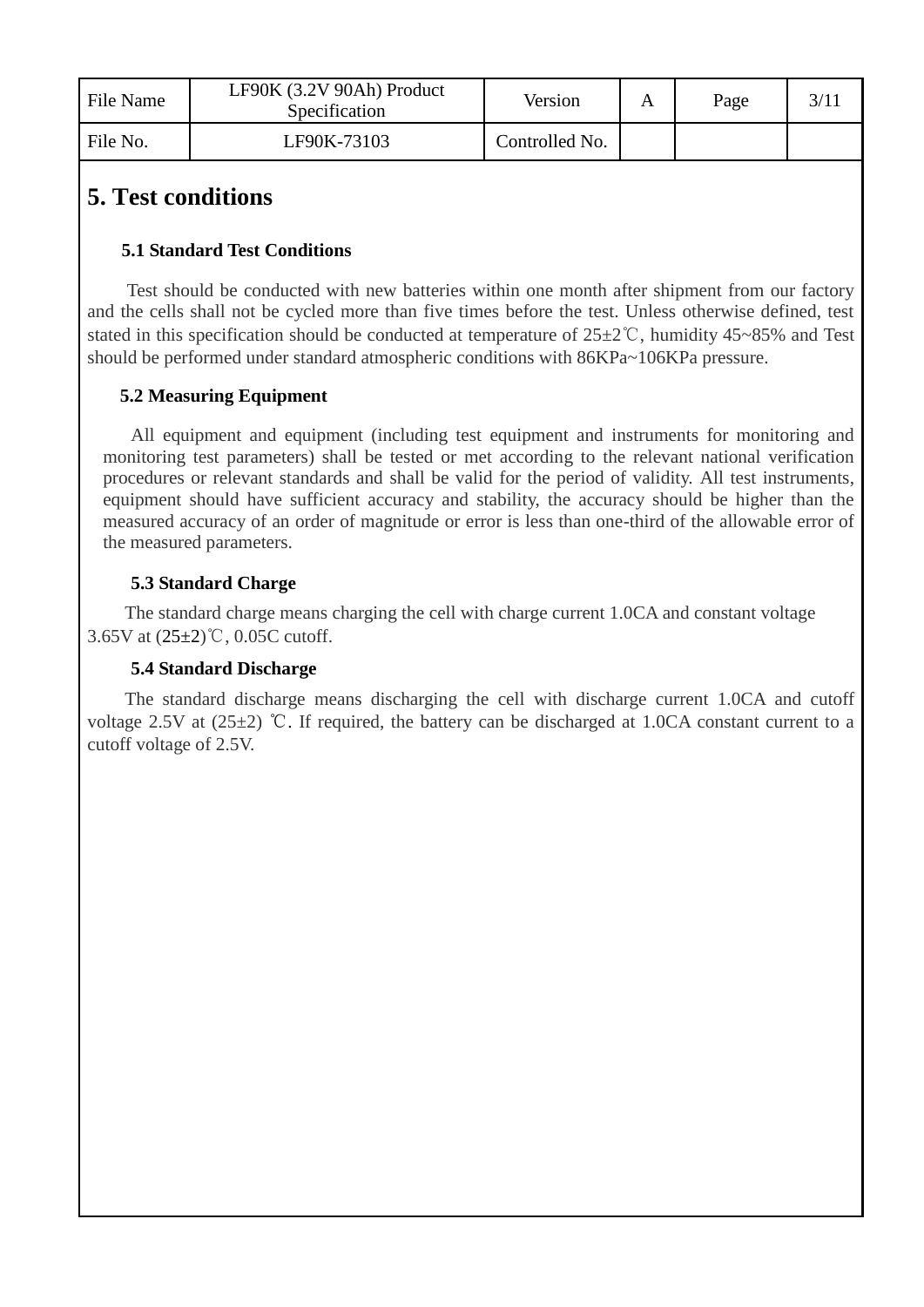| File Name | LF90K (3.2V 90Ah) Product<br>Specification | Version        | Page | $4/1^{\circ}$ |
|-----------|--------------------------------------------|----------------|------|---------------|
| File No.  | LF90K-73103                                | Controlled No. |      |               |

# **6. Main Performance**

### **6.1 Electrical performance**

| No.            | <b>Item</b>                                             | <b>Requirements</b>                                                                                                | <b>Measuring Procedure</b>                                                                                                                                                                                                                                                                                                                                                                                                                                                                                                                                  |
|----------------|---------------------------------------------------------|--------------------------------------------------------------------------------------------------------------------|-------------------------------------------------------------------------------------------------------------------------------------------------------------------------------------------------------------------------------------------------------------------------------------------------------------------------------------------------------------------------------------------------------------------------------------------------------------------------------------------------------------------------------------------------------------|
| $\mathbf{1}$   | Appearance                                              | Battery should be clearly<br>marked without any defect<br>such as breakage, leakage<br>and oil pollution           |                                                                                                                                                                                                                                                                                                                                                                                                                                                                                                                                                             |
| 2              | Normal<br>discharge<br>performance                      | Discharge capacity/nominal<br>capacity×100%<br>A) $0.5CA \ge 100\%$<br>B) $1.0CA \ge 100\%$<br>C) 3.0CA $\geq$ 97% | After standard charge and 1h rest, discharge to<br>2.5V cutoff with the current of 0.5 $C(A)$ ,<br>1.0C(A), 3.0C(A) respectively. Repeating 3<br>times, if the capacity is not qualified.                                                                                                                                                                                                                                                                                                                                                                   |
| 3              | Discharge<br>performance<br>at different<br>temperature | Discharge capacity/nominal<br>capacity×100%<br>A)55°C≥95%<br>(Cutoff 2.5V)<br>B)-20℃≥70%<br>(Cutoff 2.0V)          | Measure the initial capacity and state of the<br>battery, after standard charge and 5h rest at<br>55℃, discharge to 2.5V cutoff with the current<br>of 1.0C(A), after standard charge at $23 \pm 2^{\circ}$ C<br>and 24h rest at -20 °C $\pm$ 2 °C, measure the<br>termination capacity with $1.0C(A)$                                                                                                                                                                                                                                                      |
| $\overline{4}$ | Charge<br>Retention at<br><b>RT</b>                     | Capacity Retention≥95%<br>Capacity Recovery≥97%                                                                    | Measure the initial capacity and state of the<br>battery, after standard charge and open the circuit<br>for 28 days, discharge to 2.5V cutoff with the<br>current of $1.0C(A)$ , calculate the remaining<br>capacity, the retention can be expressed as a<br>percentage of nominal capacity. After standard<br>charged and 30mins rest, calculate<br>the<br>discharging capacity (Ah), the recovery can be<br>expressed as a percentage of nominal capacity the<br>recovery is measured with discharge current<br>1.0CA with 2.5V cut-off at $(25\pm2)$ °C. |
| 5              | cycle life                                              | (1) A. $\geq$ 5000 cycle<br>$B \geq 6000$ cycle<br>$\geq$ 6000 cycle<br>(2)                                        | (1) Without fixture, after standard charged and<br>30mins rest, discharge to 2.5V cutoff with the<br>current of 1.0 C (A) at $(25\pm2)$ °C, and then<br>start the next cycle: A. end with the capacity<br>decrease to 80% of the initial capacity. The<br>number of cycles is defined as the cycle life of<br>the battery. B. end with the capacity decrease<br>to 70% of the initial capacity.(2) With fixture,<br>Other test conditions are the same as (1)A.                                                                                             |
| 6              | Initial<br>Impedance                                    | 30% SOC condition, Meas<br>ure the AC 1 KHz AC im<br>pedance                                                       | $\leq 0.5$ m $\Omega$                                                                                                                                                                                                                                                                                                                                                                                                                                                                                                                                       |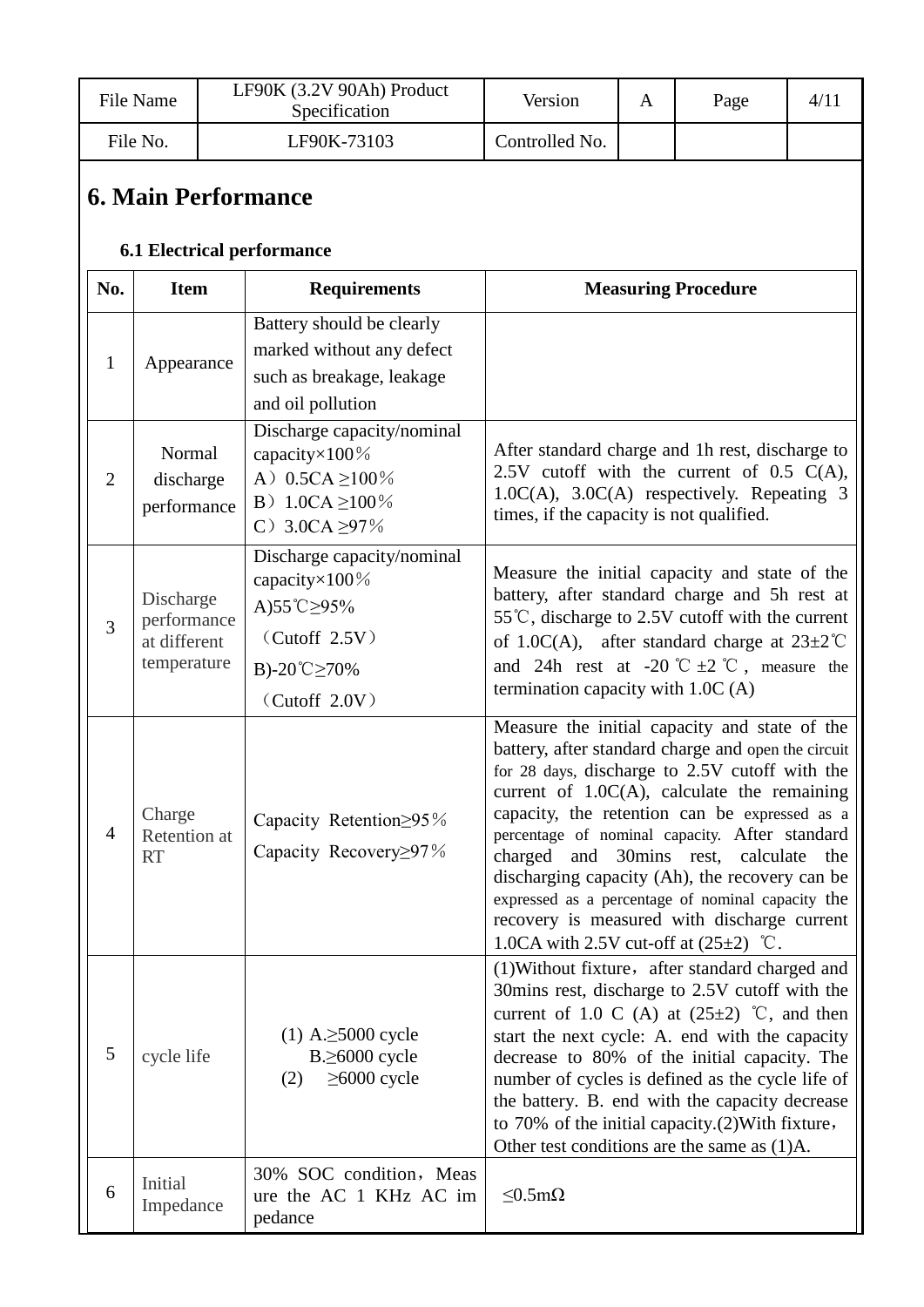|                               | <b>File Name</b>       |  | LF90K (3.2V 90Ah) Product<br>Specification |                       |                                                                                                                                                                                                                                                                                                                                | Version                                                                                                                                     | A | Page | 5/11 |
|-------------------------------|------------------------|--|--------------------------------------------|-----------------------|--------------------------------------------------------------------------------------------------------------------------------------------------------------------------------------------------------------------------------------------------------------------------------------------------------------------------------|---------------------------------------------------------------------------------------------------------------------------------------------|---|------|------|
| File No.                      |                        |  | LF90K-73103                                |                       |                                                                                                                                                                                                                                                                                                                                | Controlled No.                                                                                                                              |   |      |      |
| <b>6.2 Safety performance</b> |                        |  |                                            |                       |                                                                                                                                                                                                                                                                                                                                |                                                                                                                                             |   |      |      |
| No.                           | Item                   |  |                                            | Requirements          |                                                                                                                                                                                                                                                                                                                                | <b>Measuring Procedure</b>                                                                                                                  |   |      |      |
| $\mathbf{1}$                  | Over<br>Charging       |  |                                            | No fire, No explosion |                                                                                                                                                                                                                                                                                                                                | After standard charge and 1h rest at $25\pm5^{\circ}$ C, charge<br>the battery with the current of 1 CA current to 5V.                      |   |      |      |
| $\overline{2}$                | Over<br>Discharge      |  |                                            | No fire, No explosion | After standard charge and 1h rest at $25\pm5^{\circ}$ C,<br>discharge the battery with 1CA to cutoff 0V.                                                                                                                                                                                                                       |                                                                                                                                             |   |      |      |
| $\overline{3}$                | Short-Circui<br>t Test |  |                                            | No fire, No explosion | After standard charge and 1h rest at $25\pm 5^{\circ}$ C, the<br>battery is to be short-circuited with copper wire of a<br>maximum resistance load $10 \text{m}\Omega$ for 10min.                                                                                                                                              |                                                                                                                                             |   |      |      |
| $\overline{4}$                | Nail<br>Pricking       |  |                                            | No fire, No explosion | After standard charge, Prick through the sample<br>battery from the perpendicular direction of the<br>battery plate with a nail having a diameter of 3mm<br>$\sim$ 8 mm. Steel nail remain in panels.                                                                                                                          |                                                                                                                                             |   |      |      |
| 5                             | Extrusion<br>Test      |  |                                            | No fire, No explosion | After standard charge and 1h rest at $25\pm5^{\circ}$ C, test<br>according to the following conditions: a) extrusion<br>direction: perpendicular to the direction of the<br>battery plate pressure.<br>b) Extrusion degree: until the battery case is broken<br>or the internal short circuit (battery voltage<br>becomes 0V). |                                                                                                                                             |   |      |      |
| 6                             | Drop Test              |  |                                            | No fire, No explosion |                                                                                                                                                                                                                                                                                                                                | After standard charge and 1h rest at $25\pm5^{\circ}$ C, the<br>battery is dropped from a height of 1.5 meter twice<br>onto concrete floor. |   |      |      |

### **7. Transportation**

Battery for shipping should be packed in boxes with the condition of half charged. The Violent vibration, impact extrusion, sun and rain should be prevented during shipping. The battery is suitable for cars, trains, ships, aircraft and other transportation vehicles.

### **8. Storage and other matters**

### **8.1 Long-term storage**

Batteries should be stored (more than 1 month) indoor with a dry and clean environment at 0 ℃~35 ℃. Avoiding contact with corrosive substances and staying away from fire and heat source. The battery should be charged and discharged every 6 months. The voltage for storage is between 3.  $0 \sim 3.3$  V (30  $\sim 50\%$  SOC).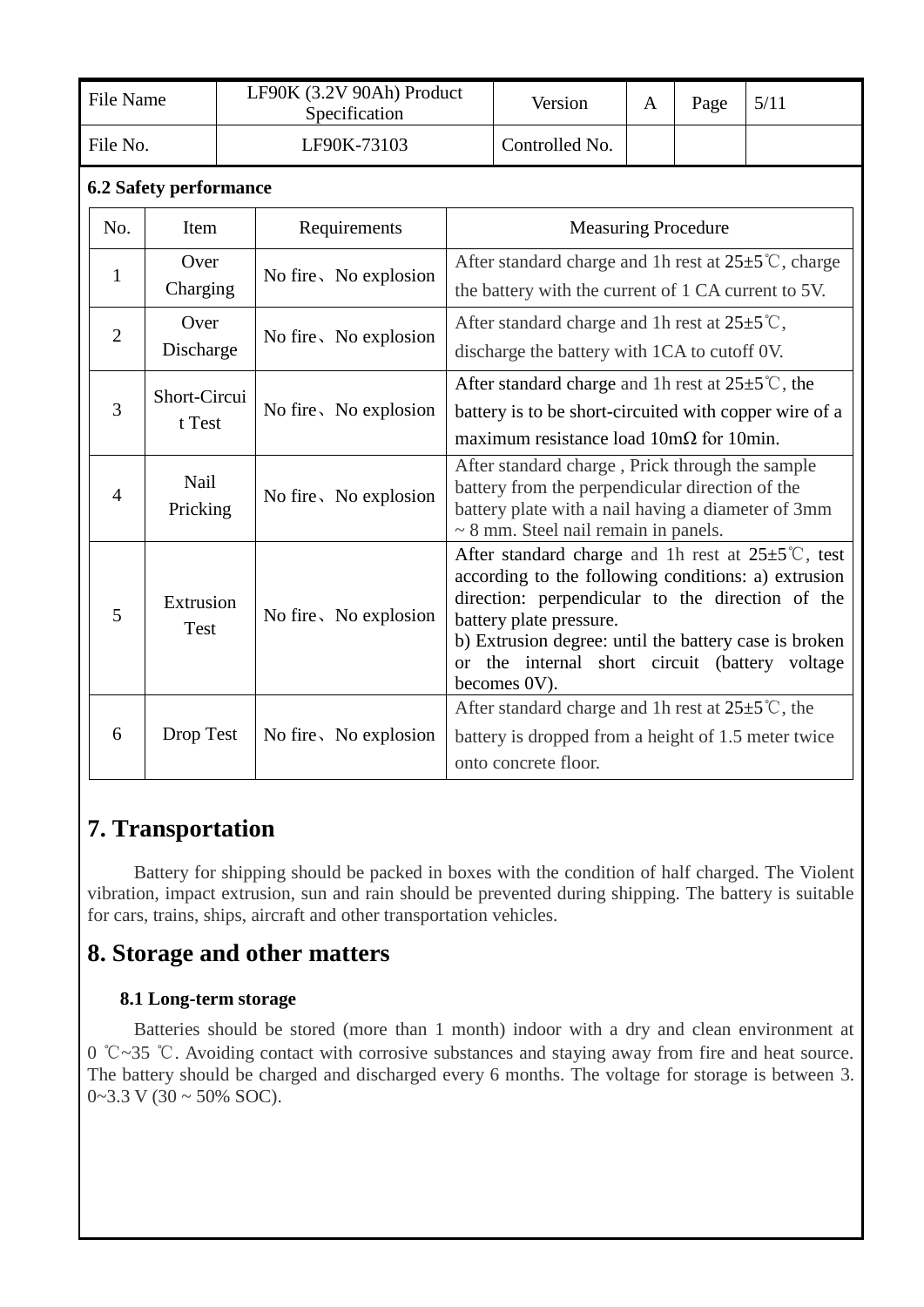| File<br>Name | LF90K (3.2V 90Ah) Product<br>Specification | File<br>Name | Page | 6/11 |
|--------------|--------------------------------------------|--------------|------|------|
| File No.     | LF90K-73103                                | File No.     |      |      |

### **8.2 Other business**

Any matters not mentioned in this specification, shall be negotiated by both parties.

### **9. Handling of Cells**

### **9.1 Charging**

9.1.1 Charging current

Charging current shall not exceed the maximum charging current in this specification. Otherwise it would cause the problem in charge and discharge performance, mechanical performance and safety performance, and may cause heat or leakage.

9.1.2 Charging voltage

Charging voltage shall not exceed the maximum charging current in this specification. Otherwise it would cause the problem in charge and discharge performance, mechanical performance and safety performance, and may cause heat or leakage.

9.1.3 Charging temperature

Batteries must be charged within the t ambient temperature range of 0  $\degree \text{C} \sim 55 \degree \text{C}$ .

9.1.4 Forbidding reverse charge

Battery should be connected correctly. It is strictly prohibited to reverse charge. Otherwise it will cause the battery scrap and produce safe hidden trouble.

#### **9.2 Discharge**

9.2.1 Discharging current

Discharge current shall not exceed the maximum charging current in this specification; Otherwise it would cause dramatically capacity loss and overheating.

9.2.2 Discharge temperature

Batteries must be discharge within the ambient temperature range of -20  $\degree$ C $\sim$ 55  $\degree$ C.

9.2.3 Forbidding over-discharge

Battery management system should be installed to prevent over discharge during the usage. Over discharge will cause the battery scrap and produce safety hazard. It is necessary to state that for the battery not used for a long time, it may over discharge due to the self-discharge characteristics. To prevent the occurrence of over discharge, the battery should be regularly charge and the voltage should be remained above 2.9 V.

#### **9.3 Battery Handling Precautions**

9.3.1 Before using the battery, please read the specification and pay attention to the battery surface logo.

9.3.2 Please use the battery in a normal indoor environment, temperature: -20 °C~55 °C, relative humidity:  $15 \sim 90\%$ , atmospheric pressure:  $86 \sim 106$  k Pa.

9.3.3 During the usage, should be away from heat, fire, to avoid children playing with the battery, do not beat, fall or impact the battery.

9.3.4 The battery can only use the matching charger to charge.

9.3.5 Do not short circuit the battery at any time, otherwise it can cause serious damage to the battery and cause danger.

9.3.6 For the battery not used for a long time, please save the battery in the appropriate way, so that it is in a state of semi-charged, neither full nor finished.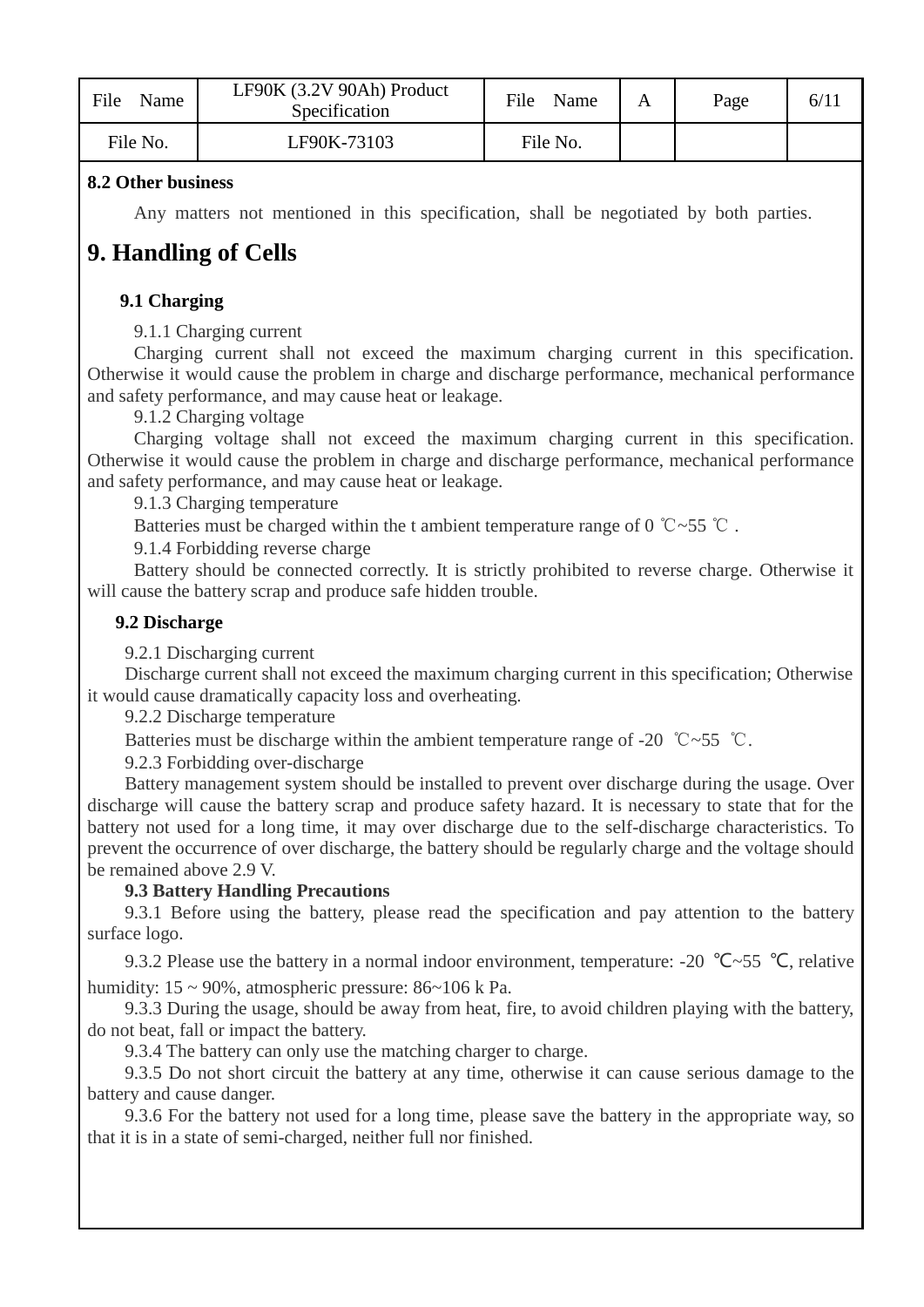| File Name | LF90K (3.2V 90Ah) Product<br>Specification | <b>File Name</b> | Page | 7/1 |
|-----------|--------------------------------------------|------------------|------|-----|
| File No.  | LF90K-73103                                | File No.         |      |     |

9.3.7 The waste battery should be dealt with in a safe and secure way, do not throw it into fire or water.

9.3.8 Battery box design considerations

a) The battery box should have sufficient mechanical strength to prevent the internal battery from mechanical impact.

b) There should be no sharp corners in the location for placing the battery inside the box.

c) The measurements for increasing air convection, waterproof and dustproof and others are needed.

#### 9.3.9 Connection

a) Polishing the pole with abrasive paper before use, otherwise it would cause bad contact or failure.

b) Using the specific tools, such as spanner, to connect the battery.

### **10. Announcement**

 Failure to observe the following precautions may result in battery leakage, overheating, explosion and/ or fire.

### **Warning!**

1. Do not immerse the battery in water or allow it to get wet.

2. Do not strike, throw or subject the battery near a fire or in extremely hot conditions.

3. Charge with specified charge according to charging requirement

4. Do not reverse the positive (+) and negative (-) terminals.

5. Do not put the battery into a fire or apply direct heat to it.

6. Do not short-circuit the battery by connecting wires or other metal objects to the positive (+) and negative (-) terminals.

7. Do not ship or store the battery metal objects, such as necklaces, hairpins, etc.

8. Do not knock, throw, tread, bend, etc.

10. Do not directly solder the battery terminals or pierce the battery casing with a nail or other sharp object.

#### **Caution!**

a) Do not use or store the battery where is exposed to extremely hot, such as under window of a car in direct sunlight in a hot day. Otherwise, the battery may be overheated. This can also reduce battery performance and/or shorten service life.

b) Do not use battery in the strong electrostatic and magnetic field, otherwise probably the battery safety protection device and cause insecurity;

c) If the battery leaks and electrolyte gets your eyes, rinse the eyes with clean running water and get medical treatment immediately. Otherwise it will hurt the eyes.

d) Do not use the battery if it gives off an odor, generates heat, changes color or have any problems during usage, storage and discharging.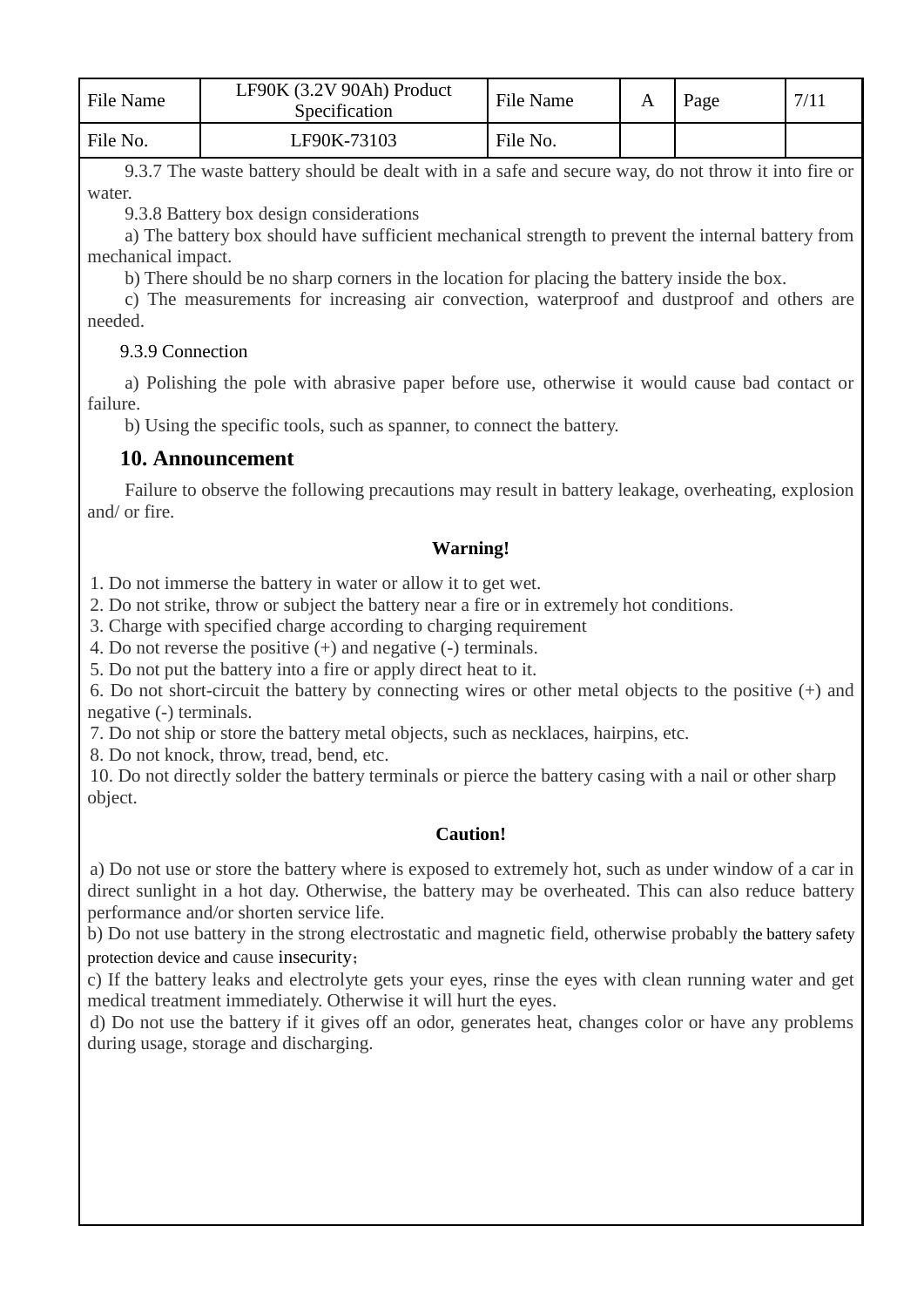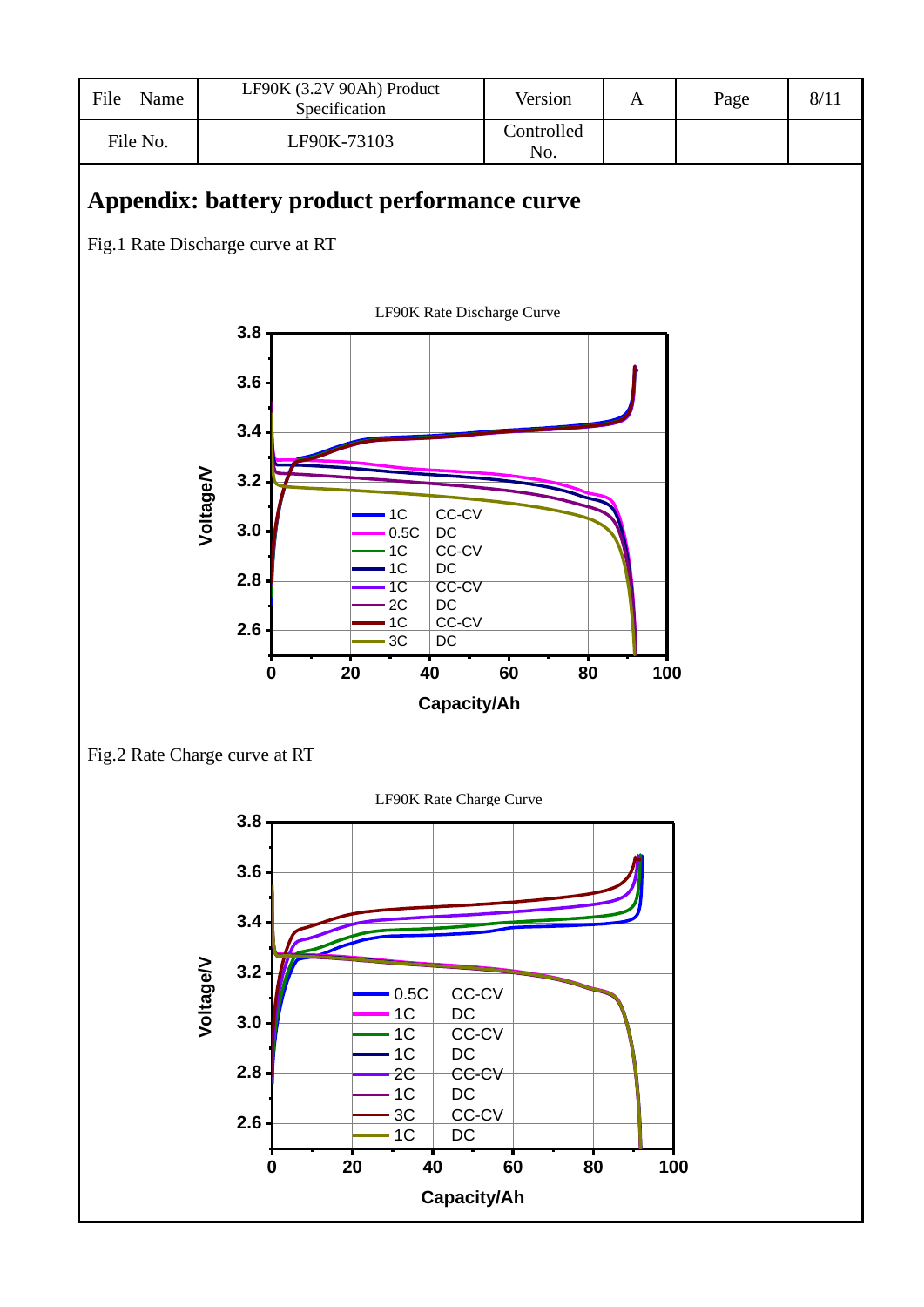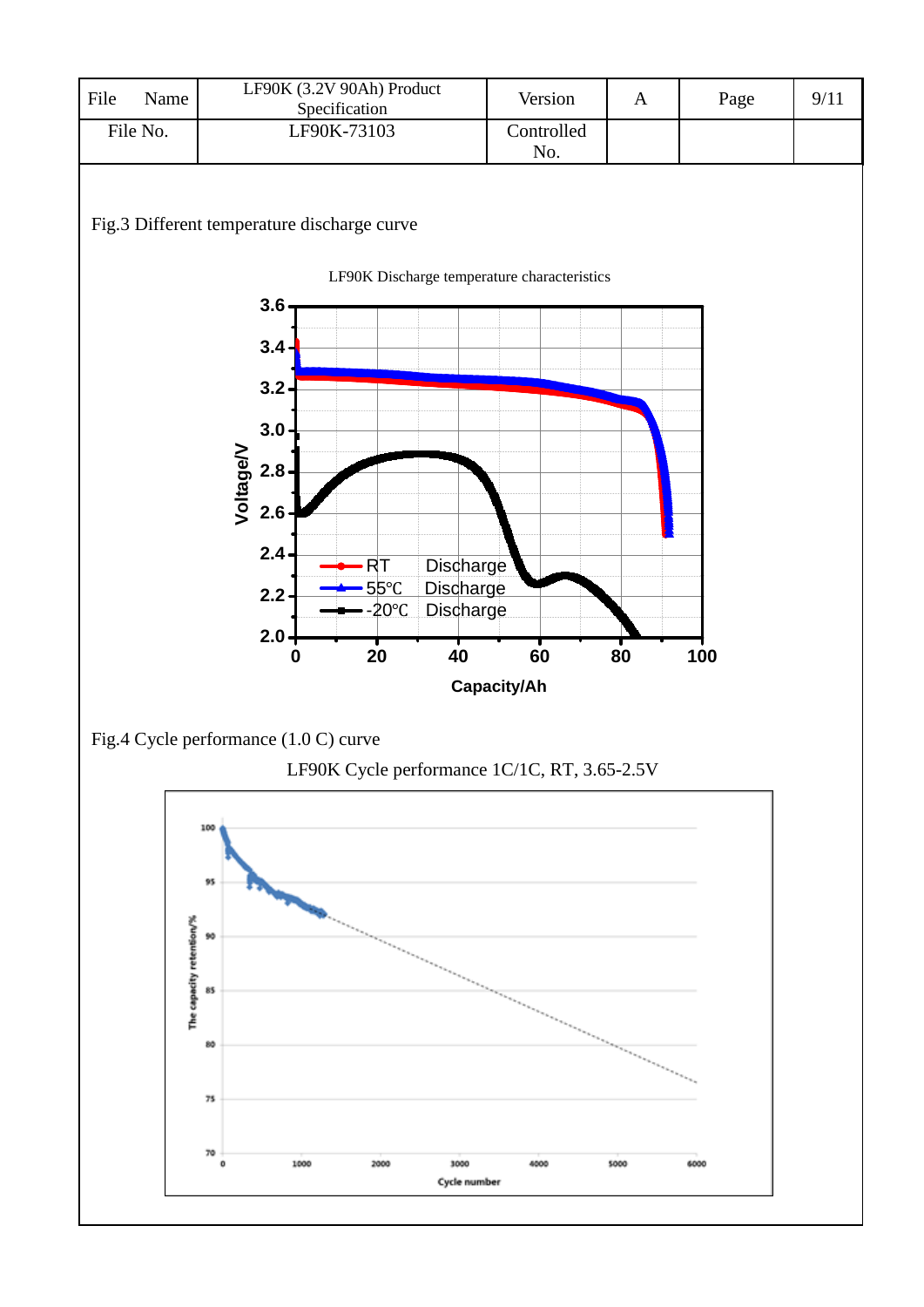| File name                                                                                | LF90K (3.2V 90Ah) Product<br>Specification         | Version                                   | A | Page                  | 10/11 |  |  |  |  |  |
|------------------------------------------------------------------------------------------|----------------------------------------------------|-------------------------------------------|---|-----------------------|-------|--|--|--|--|--|
| File No.                                                                                 | LF90K-73103                                        | Controlled No.                            |   |                       |       |  |  |  |  |  |
|                                                                                          |                                                    |                                           |   |                       |       |  |  |  |  |  |
| Tab.1 The allowable continuous charging current for the cell under different temperature |                                                    |                                           |   |                       |       |  |  |  |  |  |
| Temperature of<br>battery                                                                | Standard charge                                    | Fast charge                               |   | Pulse charge          |       |  |  |  |  |  |
| $<0^{\circ}$ C                                                                           | Not allowed to charge                              | Not allowed to charge                     |   | Not allowed to charge |       |  |  |  |  |  |
| $0 - 10^{\circ}$ C                                                                       | charge to 3.60V cutoff with<br>the current of 0.2C | Not allowed to charge                     |   | Not allowed to charge |       |  |  |  |  |  |
| $10 - 45$ °C                                                                             | charge to 3.65V cutoff with<br>the current of 0.5C | Charge current is 1.0C<br>Refer to Tab. 3 |   |                       |       |  |  |  |  |  |
| 45~50°C                                                                                  | When voltage $<3.60V$ , charge below 0.2C          |                                           |   |                       |       |  |  |  |  |  |
| $50 - 55$ °C                                                                             | When voltage<3.60V, charge below 0.1C              |                                           |   |                       |       |  |  |  |  |  |
| $>55^{\circ}$ C                                                                          | Not allowed to charge                              |                                           |   |                       |       |  |  |  |  |  |

**Note: During the charging and discharging process, the temperature of cell is not allowed to** 

**exceed 55** ℃.

Table 2 Table of the current MAP of continuous discharging at different temperature and SOC conditions

| $SOC/\%$         | 55°C             | 50°C             | 45°C             | 25°C             | $10^{\circ}$ C   | $0^{\circ}$ C    | $-10^{\circ}$ C  | $-20^{\circ}$ C  |
|------------------|------------------|------------------|------------------|------------------|------------------|------------------|------------------|------------------|
| 100              | 180              | 180              | 270              | 270              | 270              | 90               | 45               | 45               |
| 90               | 180              | 180              | 270              | 270              | 270              | 90               | 45               | 45               |
| 80               | 180              | 180              | 270              | 270              | 180              | 90               | 45               | 45               |
| 70               | 270              | 270              | 270              | 270              | 180              | 45               | 45               | 27               |
| 60               | 270              | 270              | 270              | 270              | 90               | 45               | $27\,$           | 27               |
| 50               | 180              | 180              | 270              | 270              | 90               | 45               | $27\,$           | 18               |
| 40               | 180              | 180              | 180              | 180              | 45               | 27               | $27\,$           | 18               |
| 30               | 90               | 90               | 90               | 90               | 45               | $27\,$           | 18               | 18               |
| 20               | 90               | 90               | 90               | 90               | 45               | 27               | 18               | $\boldsymbol{0}$ |
| 10               | 45               | 45               | 45               | 45               | $27\,$           | 18               | $\boldsymbol{0}$ | $\boldsymbol{0}$ |
| $\boldsymbol{0}$ | $\boldsymbol{0}$ | $\boldsymbol{0}$ | $\boldsymbol{0}$ | $\boldsymbol{0}$ | $\boldsymbol{0}$ | $\boldsymbol{0}$ | $\boldsymbol{0}$ | $\boldsymbol{0}$ |